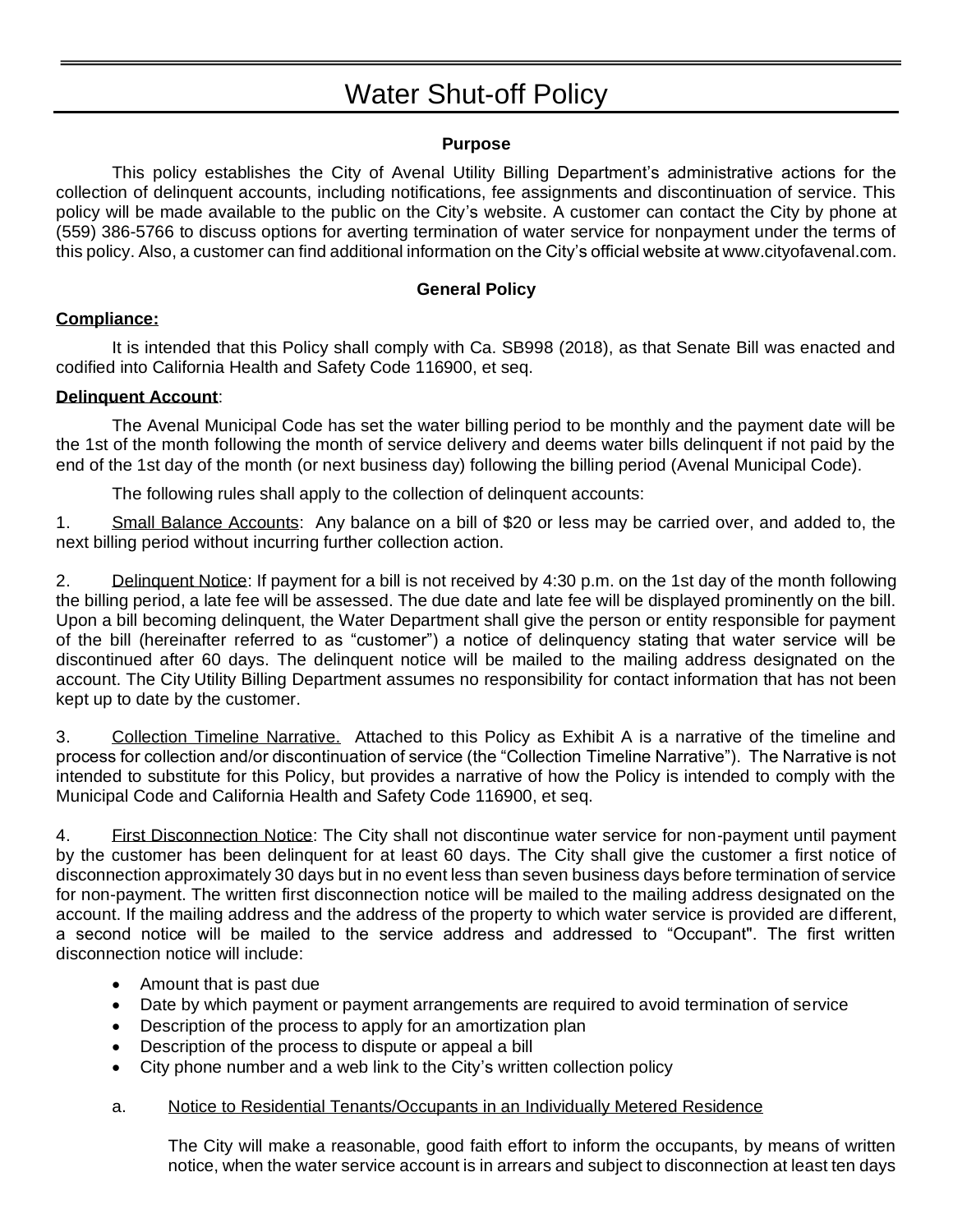before water service is shut off. The written notice will advise the tenant/occupant that they have the right to become customers of the City without being required to pay the amount due on the delinquent account, as long as they are willing to assume financial responsibility for subsequent charges for water service at that address. In order for the amount due on the delinquent account to be waived, the tenant/occupant must provide verification of tenancy in the form of a rental agreement.

#### b. Notice to Tenants/Occupants in a Multi-Unit Complex Served through a Master Meter

The City will make a reasonable, good faith effort to inform the occupants, by means of written notice hung on the door of each residence, when the water service account is in arrears and subject to disconnection at least ten days before water service is shut off. The written notice will advise the tenant/occupant that they have the right to become customers of the City without being required to pay the amount due on the delinquent account, as long as they are willing to assume financial responsibility for subsequent charges for water service at the address(es) served by the master meter. If one or more of the occupants are willing and able to assume responsibility for the subsequent charges for water service to the satisfaction of the City, or if there is a physical means, legally available to the City, of selectively terminating service to those occupants who have not met the requirements for service, the City will make service available to the occupants who have met those requirements.

5. Courtesy Call: The City will make a reasonable, good faith effort to notify the customer in advance of disconnection of water service for non-payment. The means of notification will be by phone. The courtesy call is meant entirely as a courtesy and failure of the City to send the notice or failure by the customer to receive the notice shall not constitute an acceptable reason for non-payment or delay of disconnection.

6. Final Disconnection Notice: Failure to comply with the terms of an amortization plan for 60 days or more or failure to pay current residential service charges for 60 days or more will result in the issuance of a final disconnection notice. The final disconnection notice will be in the form of a door hanger delivered to the premises no less than five business days in advance of discontinuance of service.

7. Alternative Payment Arrangements / Extension of Time to Pay: Any customer who is unable to pay for water service within the normal payment period may appeal the disconnection and request an alternative payment arrangement and/or extension of time to pay in order to avoid disruption of service.

Pursuant to Ca. Health and Safety Code §116910, if all three of the following conditions are met, an alternative payment arrangement and/or extension of time to pay will be granted:

- Health Conditions a primary care provider certifies in writing that discontinuation of water service would be life threatening or pose a serious threat to the health/safety of a resident (can be any resident in the residence); and
- Financial Inability the customer declares that they are 200% below the federal poverty line or participate in public assistance programs such as Medi-Cal or CalWORKs; and
- Payment Arrangements the customer agrees to a payment arrangement as offered by the City. Such payment arrangement shall include either a temporary deferral of payment, or an amortization plan. A temporary deferral of payment shall only be provided by the City if the customer provides a demonstrated ability to repay within the deferral period. A payment arrangement that extends into the next billing periods will be considered an amortization plan, which may be up to 12 months (at the discretion of the City), and which must be in writing and signed by the customer. The amortized payments will be combined with, and subject to the due date of, the customer's regular bill. The customer must comply with the terms of the amortization plan and remain current as charges accrue in each subsequent billing period. The customer may not request further amortization of any subsequent unpaid charges while paying delinquent charges pursuant to an amortization plan.